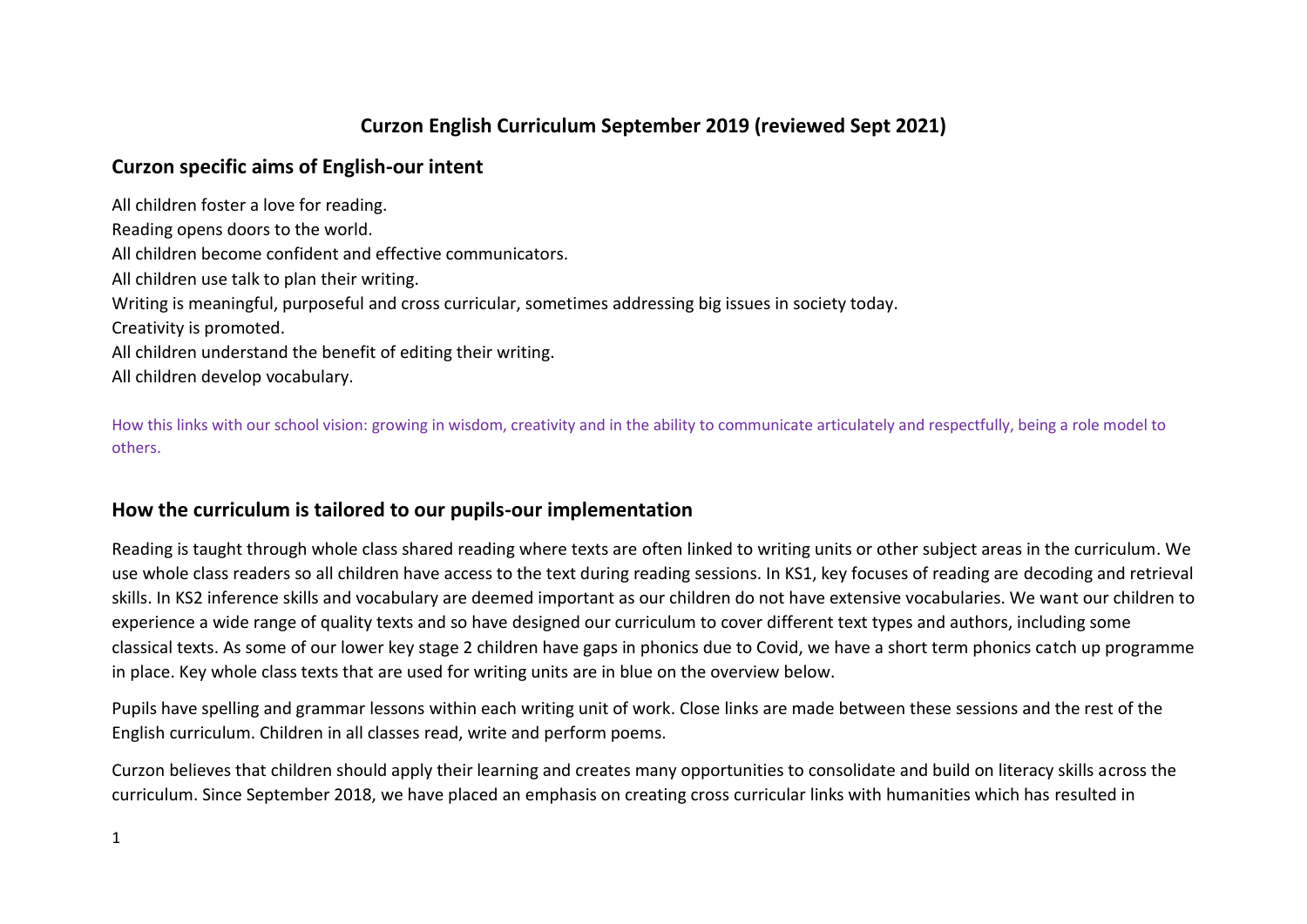improved writing standards and better historical and geographical knowledge. The curriculum for each year group includes writing based on cross-curricular subjects, as mapped out below. We have also chosen topics that give rise to opportunities for courageous advocacy.

We have also mapped out the key types of writing taught to ensure progress throughout the school. Each year group has units on story writing, character and setting descriptions.

KS1 Barn Owls mostly story writing, instructions, introduction to information writing. Snowy Owls builds on this with basic non chronological reports and writing longer sequences of instructions.

KS2 Y3 builds on instructions with focus on extending vocab for imperatives (wash becomes lather etc). We have made the choice not to teach units on instructions after Year 3 as the outcomes tend to be quite basic in terms of language and sentence structure. Instead from Year 4 onwards, we focus on explanatory texts. We have made the decision to teach more tricky texts such as formal register and discussions in Y6. We also allow Y6 children to choose some of the genre of writing and become more aware of audience (.e.g. Christmas Carol) which is good for developing greater depth skills. Different text types are revisited over the key stage curriculum with links being made to previous terms/year groups.

We follow September 2014 National Curriculum. Phonics is taught in small ability groups in Reception and KS1 using the Letters and Sounds programme. Intervention phonics, reading and spelling groups are in place in KS2 for those children who need extra support.

There is progression of writing skills within each unit of work as reading, speaking and listening and grammar activities build up towards a complete piece of writing. Children are given more than one opportunity at the complete piece of writing so that they can act on the advice given and improve their writing. Within each unit, there will be opportunities for planning, editing and redrafting writing with clear modelling from teachers. As part of the school's growth mind set approach, pupils will be taught the value of following and responding to teachers' comments. Time will be allocated for children to reread their writing and make improvements.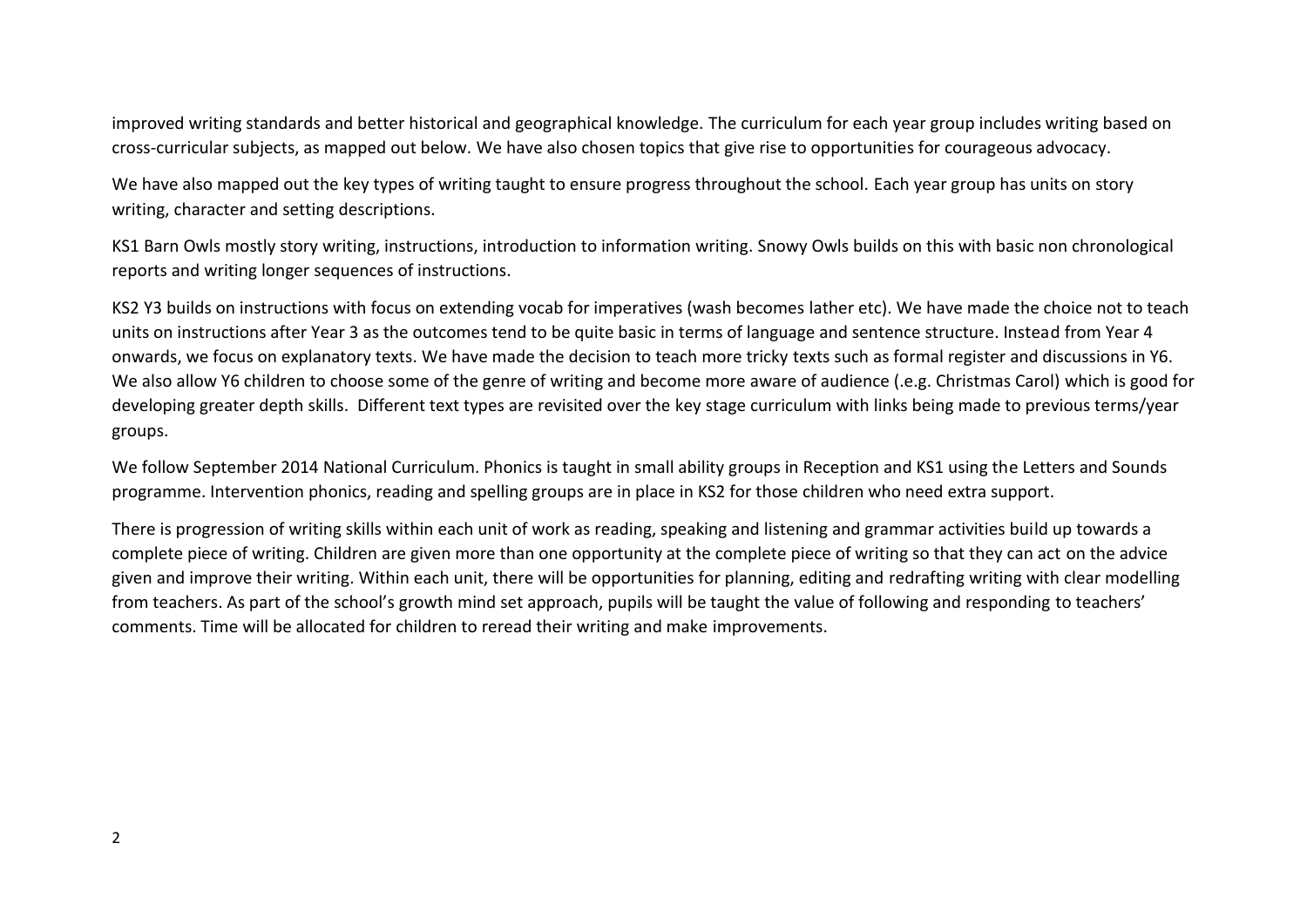## **Curzon Long Term Curriculum Planning for Writing units**

# **EYFS**

**EYFS writing is taught through discrete lessons, phonics and continuous provision covering the following key skills and following the same broad units as Y1 Barn Owls.**

#### Writing

Write recognisable letters, most of which are correctly formed;

Spell words by identifying sounds in them and representing the sounds with a letter or letters;

Write simple phrases and sentences that can be read by others.

Our EYFS writing curriculum also provides rich opportunities for children to develop skills in other areas e.g. listening and attention; speaking; fine motors skills (letter formation)

This overview should be read in conjunction with the reading and writing overviews that set out skills progression across the school.

Key texts and authors are in blue.

Ks1 is on a 2 year rolling programme

Yellow highlights denote links to courageous advocacy opportunities.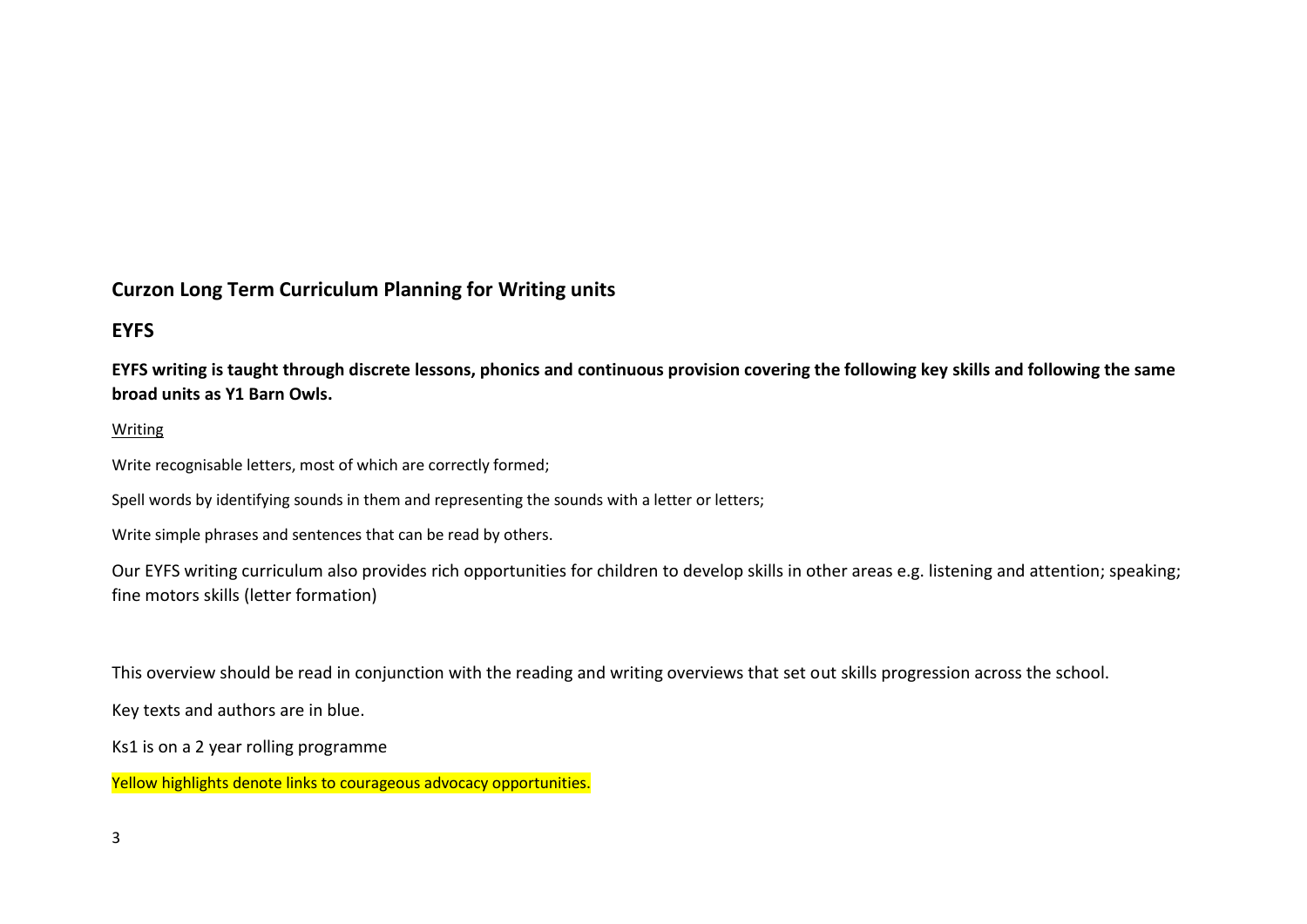### **KS1 Year A**

| Year group:                      | Unit of work                                                         | <b>Types of writing</b>                         | <b>Cross Curricular links</b>   | <b>Key Knowledge/skills</b>                                                        | <b>Progression from EYFS</b>               |
|----------------------------------|----------------------------------------------------------------------|-------------------------------------------------|---------------------------------|------------------------------------------------------------------------------------|--------------------------------------------|
| <b>LA Y1</b><br><b>Barn Owls</b> |                                                                      |                                                 |                                 |                                                                                    |                                            |
| <b>AUTUMN</b>                    | <b>Traditional stories</b>                                           | Simple sentences based<br>on a story.           |                                 | Beginning to write in full<br>sentences                                            |                                            |
|                                  |                                                                      |                                                 |                                 | Finger spaces<br>Story language                                                    | Writing a string of                        |
|                                  | <b>Great Fire of London</b><br>Toby and The Great Fire               | Diary                                           | History-Fire of London          | Role play-key events                                                               | sentences, letter<br>formation and leaving |
|                                  | of London<br><b>Charlie and the Great</b><br>Fire of London          | Non fiction                                     |                                 | Full stops and capital<br>letters                                                  | spaces between words                       |
|                                  | A day at the Fire Station                                            |                                                 |                                 | Correct letter formation<br>Spelling linked to<br>phonics programme.<br>Adjectives | (more details on<br>progression doc)       |
|                                  | <b>Julia Donaldson books</b>                                         | Comprehension,<br>description,<br>rhyme         | Art, science, healthy<br>eating | Retelling in own words                                                             |                                            |
| <b>SPRING</b>                    | <b>Stories from other</b><br>cultures<br>Handa's surprise            | Retelling a story (create<br>different version) | Art, healthy<br>eating/growing  | Settings<br>Using adjectives for fruit<br>Using capital letters and                |                                            |
|                                  | <b>Stories about helping</b><br><b>others</b><br><b>Rainbow Fish</b> | Describing words                                |                                 | full stops independently<br>in a sentence.                                         |                                            |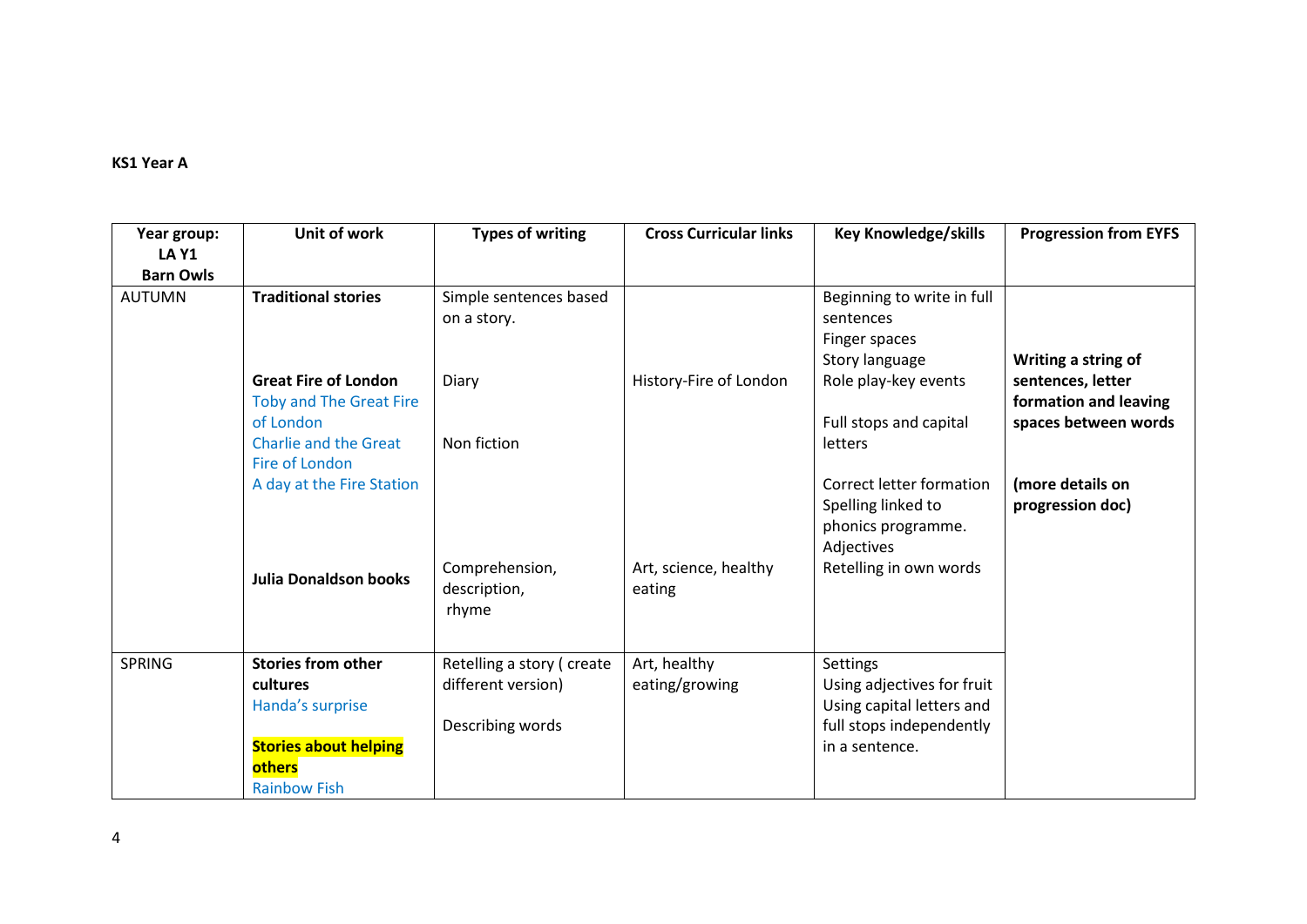|               | Growing<br>Non fiction books -<br>growing<br>Sam's Seed<br><b>Tiny Seed</b> | Labels<br><b>Fact file</b>                             | Science-growing                  | Non fiction type<br>sentences. It is, It has<br><b>Full stops and capital</b><br>letters<br>Identifying fiction/non |  |
|---------------|-----------------------------------------------------------------------------|--------------------------------------------------------|----------------------------------|---------------------------------------------------------------------------------------------------------------------|--|
|               | <b>Instructions</b><br>Oliver's fruit and<br>vegetable books                | Instructions for making a<br>fruit salad               | DT                               | fiction<br>Singular/plural spellings                                                                                |  |
|               | Tiger who came to tea<br><b>Spider Sandwiches</b>                           |                                                        |                                  | Use of imperatives.                                                                                                 |  |
| <b>SUMMER</b> | Poetry<br>Rumble in the Jungle                                              | Poetry                                                 |                                  | Identify rhyming words,<br>Adjectives to describe<br>nouns                                                          |  |
|               | <b>Animals</b><br>Non - fiction weather                                     | Non fiction writing-<br>animals<br>Labels and captions | Science-animals<br>Geog-weather  | Writing a string of 3<br>sentences                                                                                  |  |
|               | <b>Space stories</b><br><b>Back to Earth with a</b><br><b>Bump</b>          | Story settings.<br>Describing words                    | History-Space<br>Science-growing | <b>Story sequencing</b><br>Conjunctions<br>Writing a string of 3<br>sentences<br>Spelling common<br>exception words |  |
|               |                                                                             |                                                        |                                  | Make up narrative based<br>on a familiar story                                                                      |  |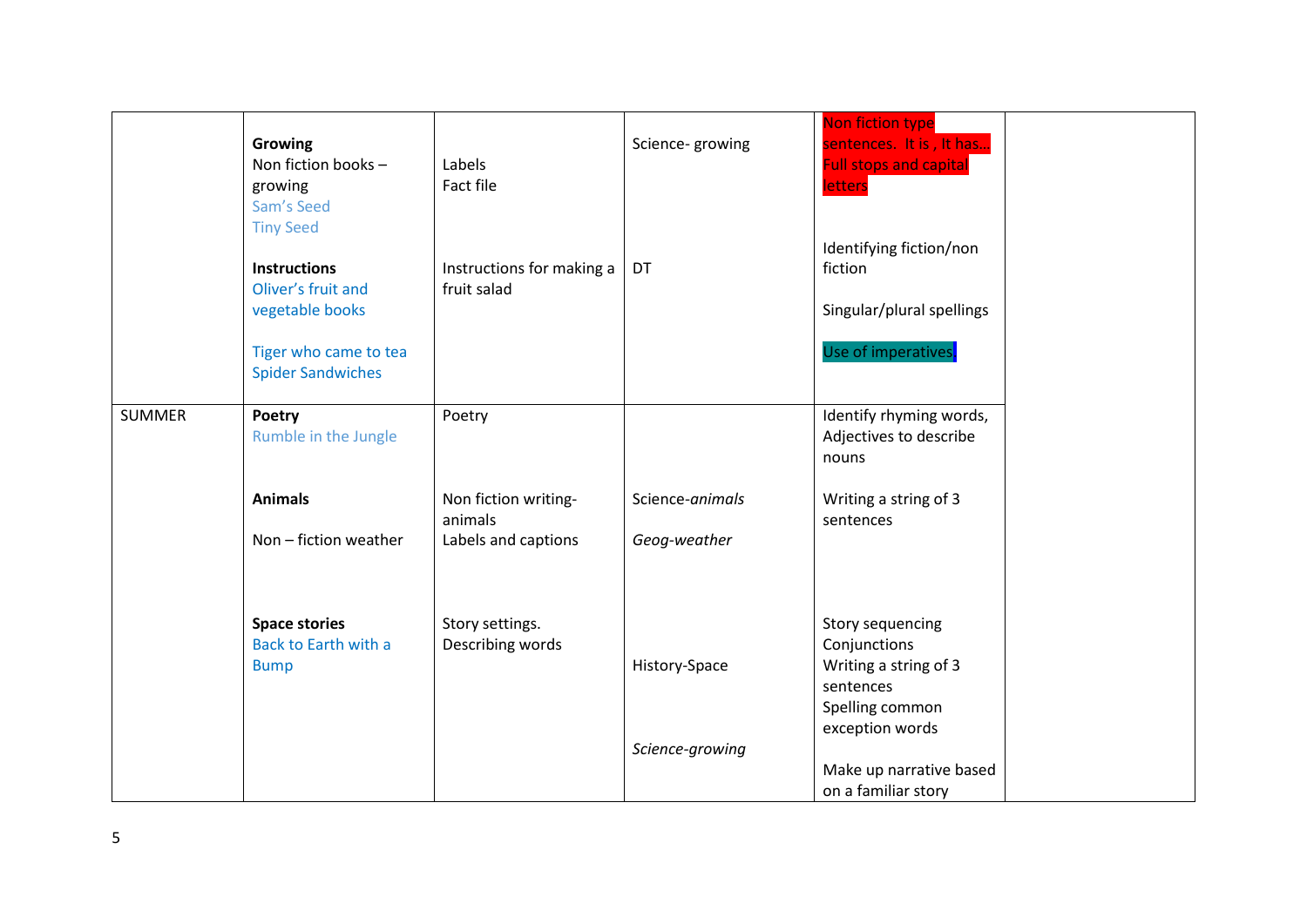### KS1 Year B

| Year group:                      | Unit of work                                                                          | <b>Types of writing</b>                                             | <b>Cross Curricular links</b>   | <b>Key Knowledge/skills</b>                                                                                       | <b>Progression from EYFS</b>                                                              |
|----------------------------------|---------------------------------------------------------------------------------------|---------------------------------------------------------------------|---------------------------------|-------------------------------------------------------------------------------------------------------------------|-------------------------------------------------------------------------------------------|
| <b>LA Y1</b><br><b>Barn Owls</b> |                                                                                       |                                                                     |                                 |                                                                                                                   |                                                                                           |
| <b>AUTUMN</b>                    | <b>Traditional stories</b>                                                            | Simple sentences based<br>on a story.                               |                                 | Beginning to write in full<br>sentences<br>Finger spaces                                                          |                                                                                           |
|                                  | <b>Vehicles</b><br><b>Runaway Train</b>                                               | Diary                                                               | History-Transport               | Story language<br>Role play-key events<br>Full stops and capital                                                  | Writing a string of<br>sentences, letter<br>formation and leaving<br>spaces between words |
|                                  | <b>Non Fiction - animals</b>                                                          | Non fiction                                                         |                                 | letters<br>Correct letter formation<br>Spelling linked to                                                         | (more details on<br>progression doc)                                                      |
|                                  | Rhyming stories<br><b>Giraffe Can't Dance</b>                                         | Comprehension,<br>description,<br>rhyme                             |                                 | phonics programme.<br>Adjectives<br>Retelling in own words                                                        |                                                                                           |
| <b>SPRING</b>                    | <b>Stories from other</b><br>cultures<br>Handa's Hen<br>We're going on a lion<br>hunt | Retelling a story (create<br>different version)<br>Describing words | Art, science, healthy<br>eating | Settings<br>Using adjectives for fruit<br>Using capital letters and<br>full stops independently<br>in a sentence. |                                                                                           |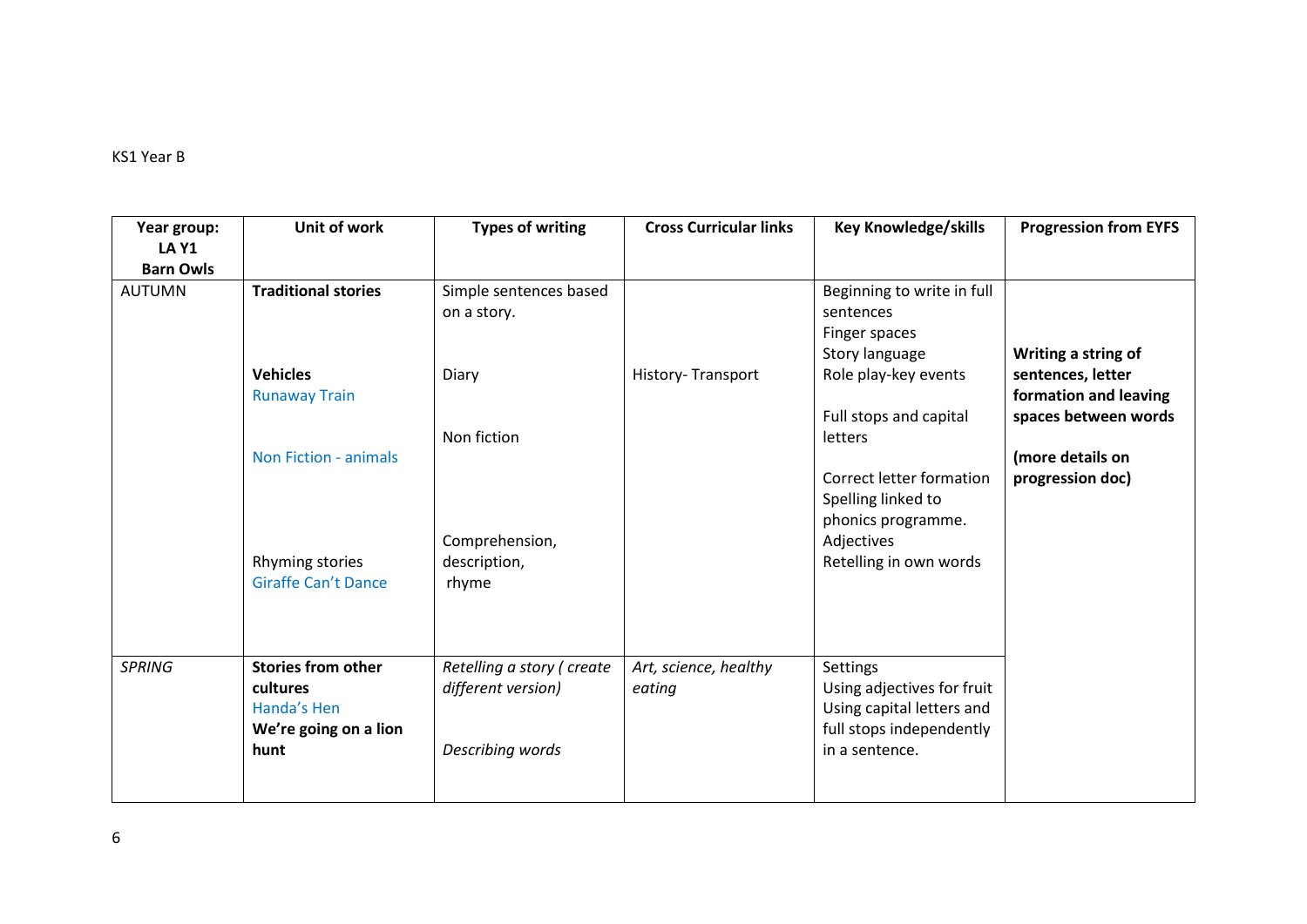|               | <b>Stories about helping</b><br>others<br>The Lion, Rachel Bright<br>Nelson Mandela<br><b>Instructions</b><br>Lighthouse Keeper's<br>Lunch<br><b>Spider Sandwiches</b> | Labels<br>Fact file<br>Instructions for making<br>sandwiches     | History-Nelson Mandela<br>DT           | Non fiction type<br>sentences. It is, It has<br><b>Full stops and capital</b><br><b>letters</b><br>Identifying fiction/non<br>fiction<br>Singular/plural spellings<br>Use of imperatives. |  |
|---------------|------------------------------------------------------------------------------------------------------------------------------------------------------------------------|------------------------------------------------------------------|----------------------------------------|-------------------------------------------------------------------------------------------------------------------------------------------------------------------------------------------|--|
| <b>SUMMER</b> | Poetry<br>Puffin book of First<br>Poetry<br><b>Home and Houses</b><br>House that Jack built                                                                            | Poetry<br>Non fiction writing-<br>animals<br>Labels and captions | Art-natural materials<br>History-homes | Identify rhyming words,<br>Adjectives to describe<br>nouns<br>Writing a string of 3<br>sentences                                                                                          |  |
|               | <b>Seaside stories</b><br><b>Sharing a Shell</b><br><b>Billy's Bucket</b>                                                                                              | Story settings.<br>Describing words                              | Geog-seaside                           | Story sequencing<br>Conjunctions<br>Writing a string of 3<br>sentences<br>Spelling common<br>exception words<br>Make up narrative based<br>on a familiar story                            |  |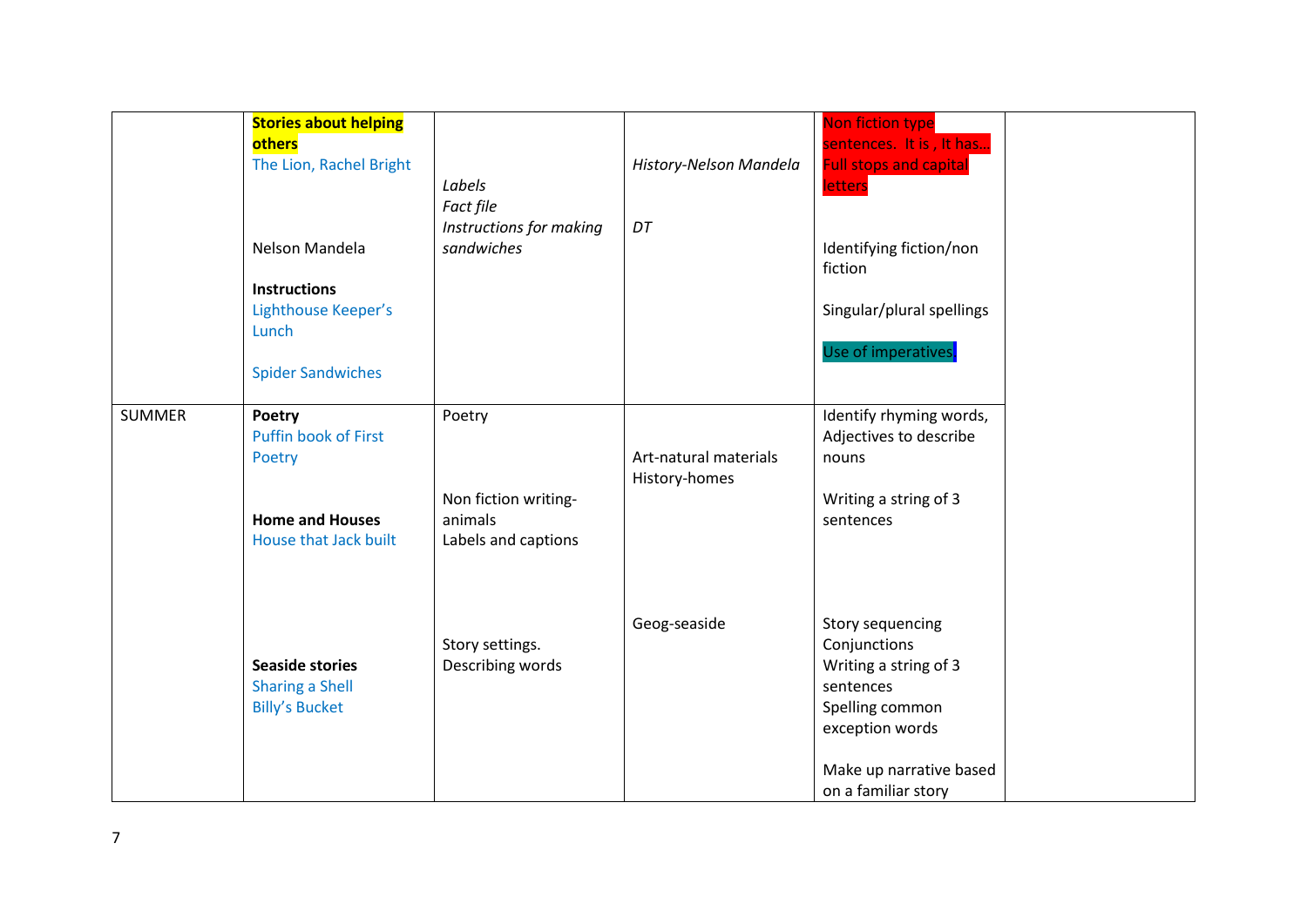| Year group: 2<br>and MA, HAY1<br><b>Snowy Owls</b> | Unit of work                                                                             | <b>Types of writing</b>     | <b>Cross Curricular links</b> | <b>Key Knowledge/skills</b>                                          | <b>Progression from Y1</b>                                                                               |
|----------------------------------------------------|------------------------------------------------------------------------------------------|-----------------------------|-------------------------------|----------------------------------------------------------------------|----------------------------------------------------------------------------------------------------------|
| <b>AUTUMN</b>                                      | <b>Great Fire of London</b><br>You wouldn't want to be<br>in the Great Fire of<br>London | Letter retelling events     | History-Fire of London        | Adjectives for<br>description                                        | <b>Builds on story writing</b><br>skills from Y1 with focus<br>on adjectives and<br>conjunctions, moving |
|                                                    | Toby and the Great Fire<br>of London                                                     |                             | History -transport            | Letter conventions                                                   | onto subordination.<br><b>Editing-change 3 things</b><br>(e.g. spelling,<br>punctuation, adjectives)     |
|                                                    | Weather                                                                                  | Non chronological<br>report | Geography-weather             | <b>Builds on work done on</b><br>information writing in<br>Year 1/YR | (more details on<br>progression doc)                                                                     |
|                                                    | <b>Story- Douglas Drip</b>                                                               | Adventure story             |                               | Linking ideas with<br>conjunctions                                   | <b>Greater range of types</b><br>of writing which are                                                    |
| <b>SPRING</b>                                      | Weather<br>Cloudy with a chance of<br>meatballs                                          | Diary                       | Geography                     | Starting subordination                                               | revisited each term.                                                                                     |
|                                                    | <b>Florence Nightingale</b>                                                              | Non chronological<br>report | History                       |                                                                      |                                                                                                          |
|                                                    | Kirongo                                                                                  | Letter writing              | Geography                     |                                                                      |                                                                                                          |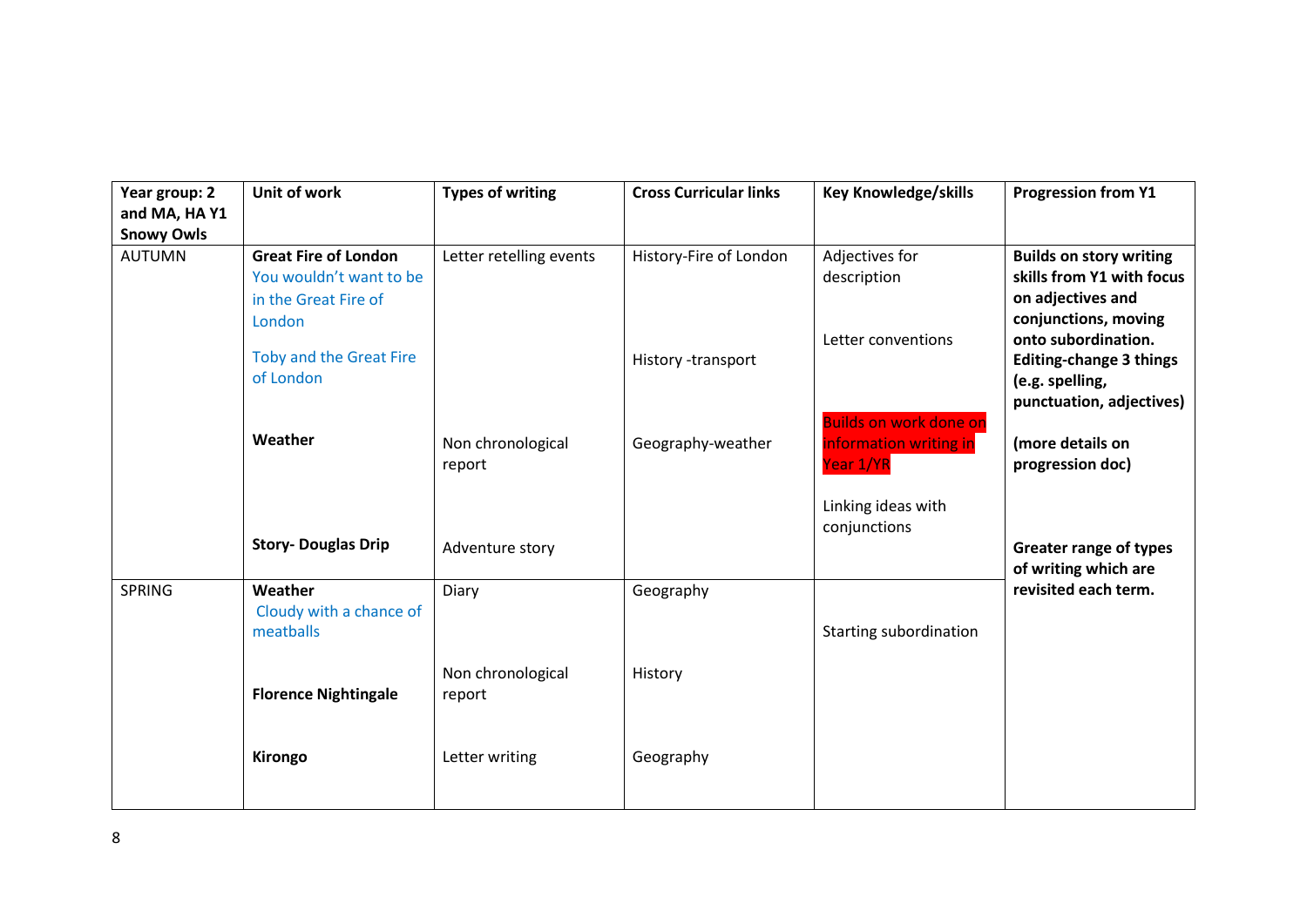| <b>SUMMER</b> | <b>Space-Neil Armstrong</b> | Non chronological | History-Neil Armstrong | <b>Builds on non fiction</b>  |
|---------------|-----------------------------|-------------------|------------------------|-------------------------------|
|               |                             | report            |                        | writing from autumn           |
|               |                             |                   |                        | term.                         |
|               |                             |                   |                        |                               |
|               | Building own rocket         | Instructions      | DT                     |                               |
|               |                             |                   |                        | <b>Builds on instructions</b> |
|               |                             |                   |                        | from class 1. Wider           |
|               |                             |                   |                        | range of imperatives.         |
|               |                             |                   |                        | Longer sequence of            |
|               |                             |                   |                        | instructions <mark>.</mark>   |
|               | <b>Meerkat Mail</b>         | Story             |                        |                               |
|               |                             | Writing sequel    | Geography-continents   | Story writing progresses      |
|               |                             |                   |                        | from retelling to             |
|               |                             |                   |                        | innovating to writing a       |
|               |                             |                   |                        |                               |
|               |                             |                   |                        | sequel.                       |
|               | Shape poems- weather        | Poetry            | Geography-weather      |                               |
|               |                             |                   |                        |                               |
|               |                             |                   |                        |                               |
|               |                             |                   |                        |                               |
|               |                             |                   |                        |                               |
|               |                             |                   |                        |                               |
|               |                             |                   |                        |                               |
|               |                             |                   |                        |                               |
|               |                             |                   |                        |                               |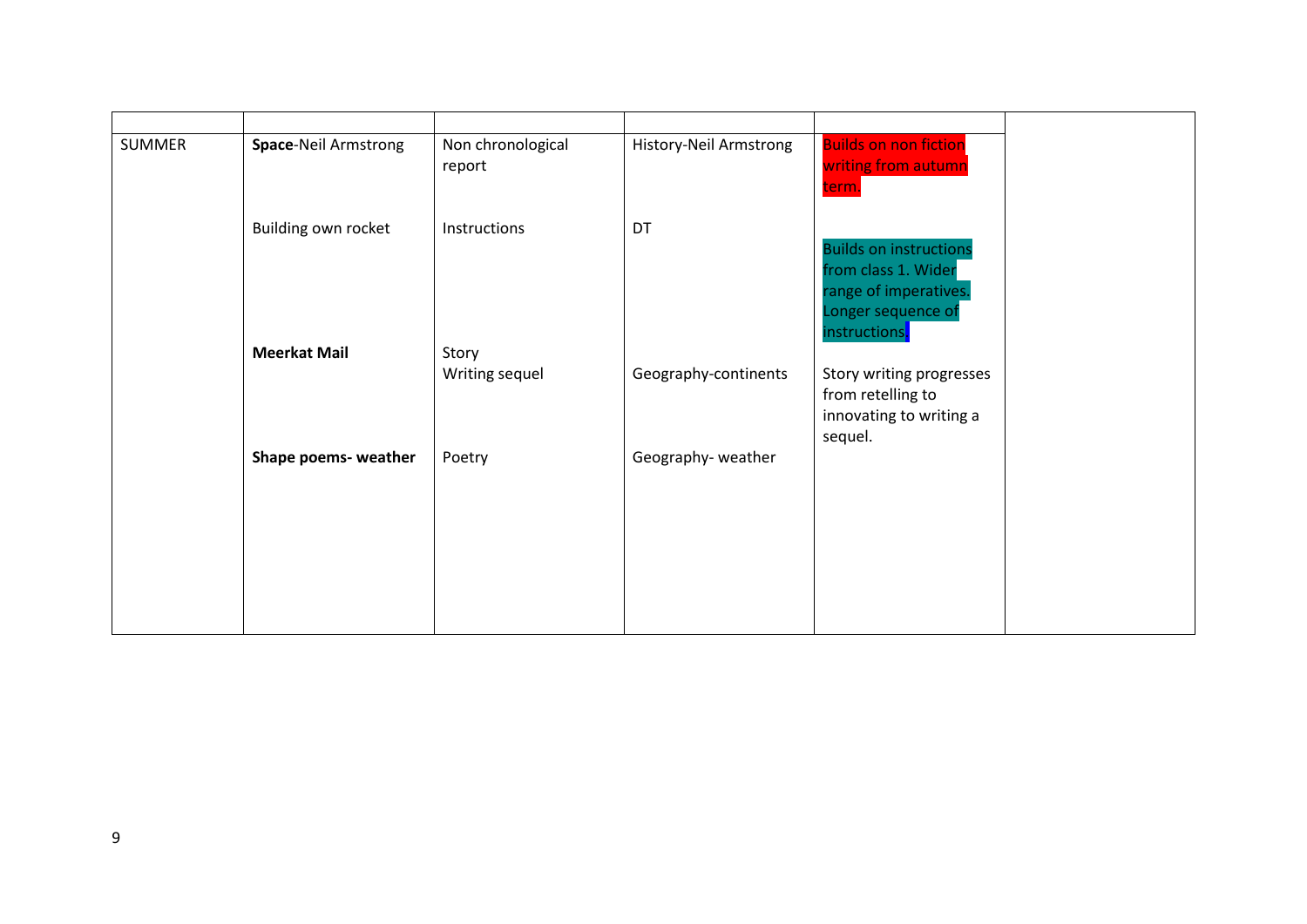#### **KS1 Year B**

| Year group: 2<br>and MA, HA Y1 | Unit of work                                    | <b>Types of writing</b>                     | <b>Cross Curricular links</b> | <b>Key Knowledge/skills</b>                                                                         | <b>Progression from Y1</b>                                                |
|--------------------------------|-------------------------------------------------|---------------------------------------------|-------------------------------|-----------------------------------------------------------------------------------------------------|---------------------------------------------------------------------------|
| <b>Snowy Owls</b>              |                                                 |                                             |                               |                                                                                                     |                                                                           |
| <b>AUTUMN</b>                  | <b>Runaway Train</b>                            | Letter retelling events                     | History-Stevenson             | Adjectives for<br>description                                                                       | Builds on story writing<br>skills from Y1 with focus<br>on adjectives and |
|                                | <b>Trains and Stevenson</b>                     | Non chronological<br>report about transport |                               | Letter conventions                                                                                  | conjunctions.<br>Editing-change 3 things<br>(e.g. spelling,               |
|                                |                                                 |                                             |                               | <b>Builds on work done on</b><br>information writing in<br>Year 1/YR                                | punctuation, adjectives)                                                  |
|                                | Animals<br>It was a Cold, Dark,<br><b>Night</b> | Adventure story                             | Science                       | Linking ideas with<br>conjunctions                                                                  | Greater range of types<br>of writing which are<br>revisited each term.    |
| <b>SPRING</b>                  | Handa's Hen                                     | Diary                                       | Geography                     | Use of language to<br>persuade                                                                      |                                                                           |
|                                | Nelson Mandela                                  | Non chronological<br>report                 | History                       | <b>News report</b><br>conventions                                                                   |                                                                           |
|                                | Kirongo                                         | Letter writing                              | Geography                     | <b>Builds on instructions</b><br>from class 1. Wider<br>range of imperatives.<br>Longer sequence of |                                                                           |
|                                |                                                 |                                             |                               | instructions <mark>.</mark>                                                                         |                                                                           |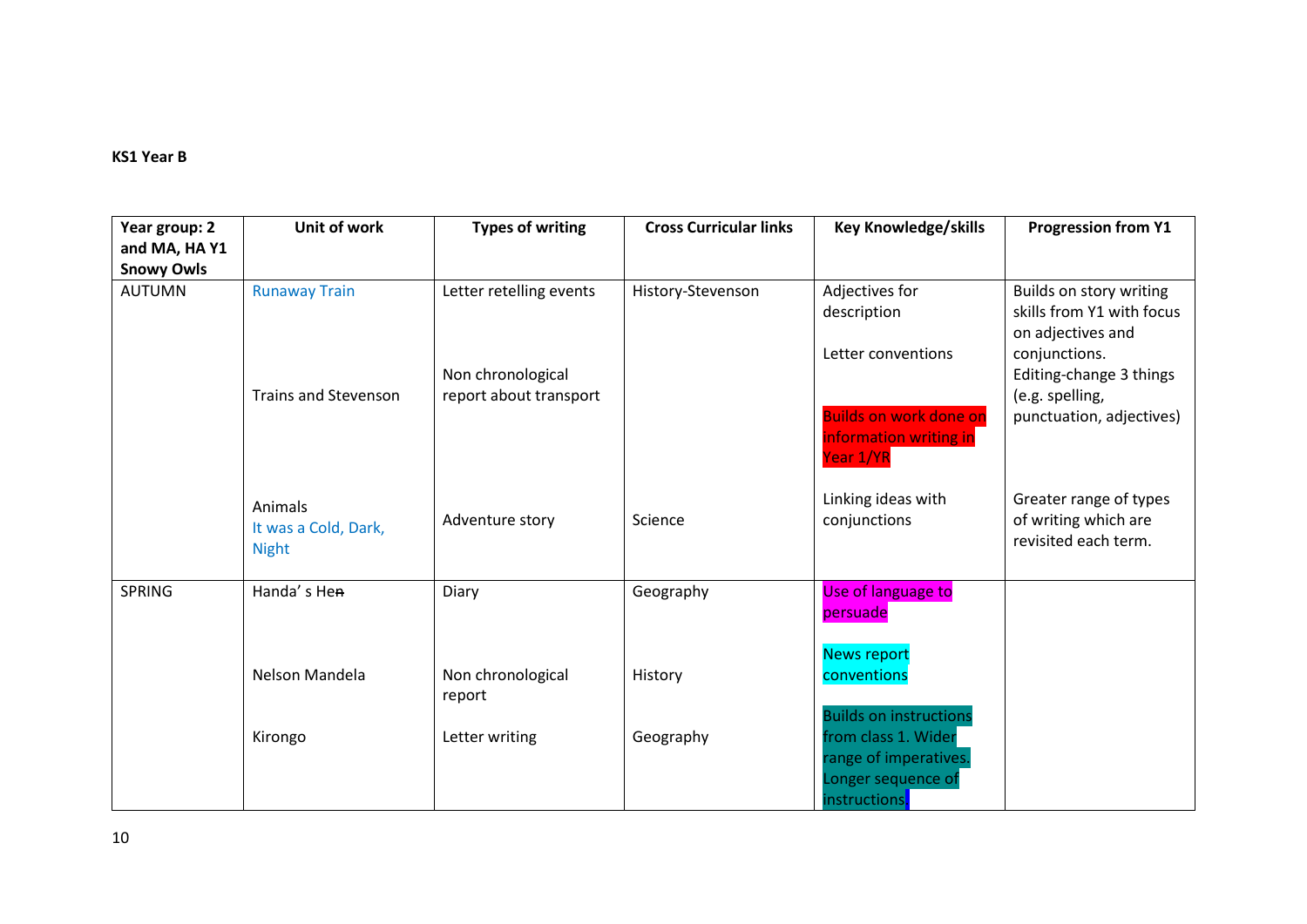|               |                                           |                             |                    | Starting subordination                                                              |
|---------------|-------------------------------------------|-----------------------------|--------------------|-------------------------------------------------------------------------------------|
| <b>SUMMER</b> | Homes from the past<br>Iggypeck architect | Non chronological<br>report | History            | <b>Builds on non fiction</b><br>writing from autumn<br>term.                        |
|               | Instructions for finding<br>treasure      | Instructions                | Geography -seaside | <b>Builds on instructions</b><br>from class 1. Wider                                |
|               | The Prates next Door                      | Story<br>Writing sequel     | Geography -seaside | range of imperatives.<br>Longer sequence of<br>instructions <mark>.</mark>          |
|               | Shape poems- seaside                      | Poetry                      | Geography -seaside | Story writing progresses<br>from retelling to<br>innovating to writing a<br>sequel. |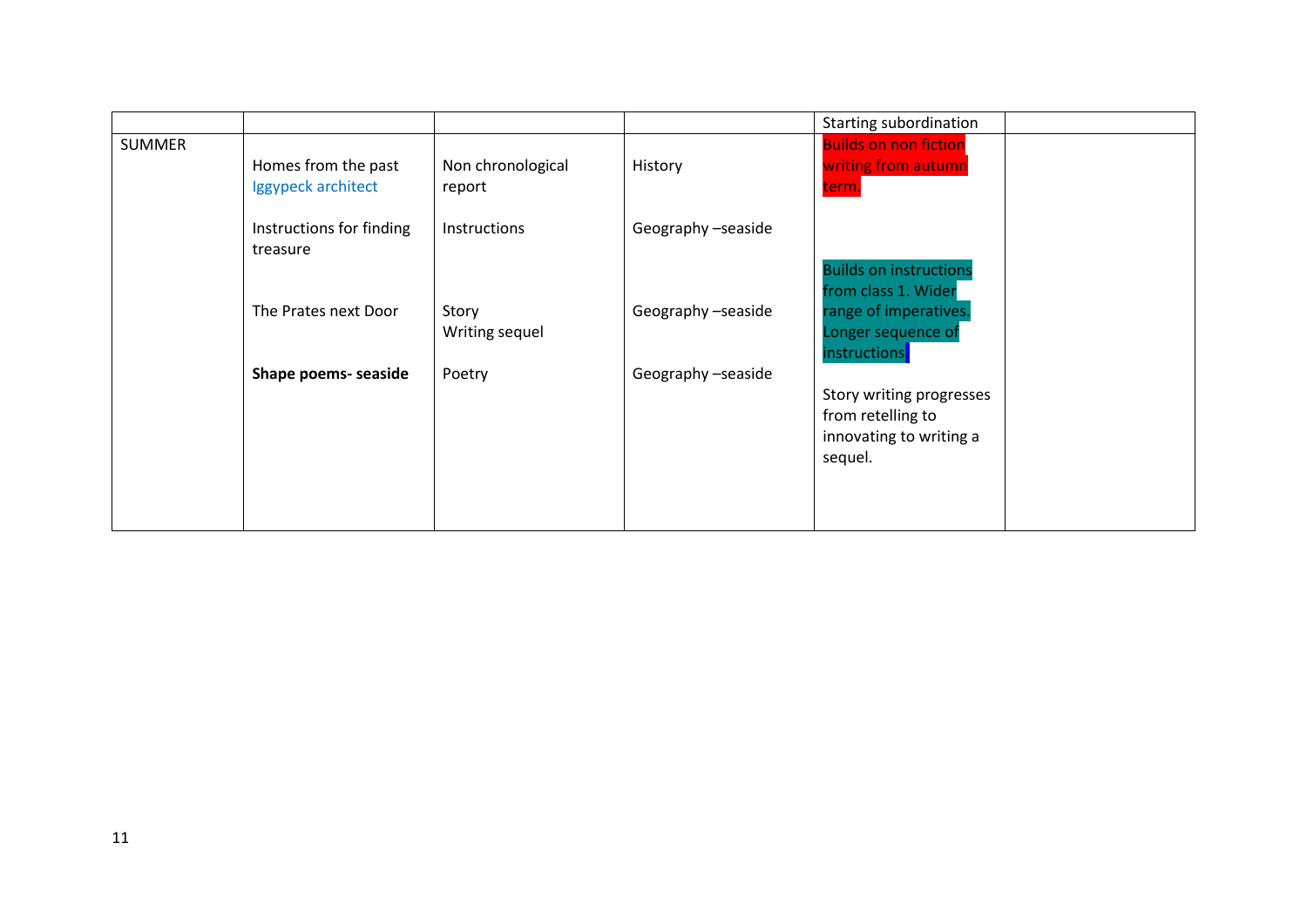| Year group: 3 | Unit of work                                                                                                                                   | <b>Types of writing</b>                                                                           | <b>Cross Curricular links</b>                           | <b>Key Knowledge/skills</b>                                                                                      | <b>Progression from Y2</b>                                              |
|---------------|------------------------------------------------------------------------------------------------------------------------------------------------|---------------------------------------------------------------------------------------------------|---------------------------------------------------------|------------------------------------------------------------------------------------------------------------------|-------------------------------------------------------------------------|
| <b>AUTUMN</b> | The Day the Crayons<br>Quit                                                                                                                    | Persuasive letter                                                                                 | <b>PSHE</b>                                             | Different sentence<br>types, different point of<br>view                                                          | Builds on skills from end<br>KS1 with a greater<br>emphasis on setting, |
|               | <b>Stone Age</b>                                                                                                                               | Story                                                                                             |                                                         |                                                                                                                  | characters, adverbials                                                  |
|               | Stone Age Boy,                                                                                                                                 | Description of settings<br>Diary-day in life of stone<br>age child.                               | History- Changes in<br>Britain Stone Age to Iron<br>Age | Story writing<br>Use of imperatives-<br>extending vocab                                                          | and paragraphs.<br>Children start to plan<br>own stories                |
|               | How to wash a woolly<br>mammoth,                                                                                                               | Instructions                                                                                      | Cookery                                                 | Paragraphs<br>Describing characters                                                                              | Editing: mostly<br>punctuation and<br>spellings. Once every 2-3         |
|               | <b>Rocks and Soils</b>                                                                                                                         |                                                                                                   |                                                         |                                                                                                                  | weeks.                                                                  |
|               | The Street Beneath my                                                                                                                          |                                                                                                   | Science-Rocks & Soils                                   |                                                                                                                  |                                                                         |
|               | Feet<br>Pebble in my Pocket                                                                                                                    | <b>Explanation writing</b>                                                                        |                                                         |                                                                                                                  | (more details on                                                        |
|               | <b>Marry Anning biog</b>                                                                                                                       | Story planning                                                                                    |                                                         |                                                                                                                  | progression doc)                                                        |
|               | Autumn themed poetry                                                                                                                           | List Poetry                                                                                       |                                                         | Imagery-similes,<br>alliteration                                                                                 |                                                                         |
| <b>SPRING</b> | <b>Rainforest</b><br>Where the Forest meets<br>the Sea (picture book-<br>good for visual<br>inference)<br>The Great Kapok Tree<br>The Shaman's | Description of settings<br>Free verse poetry/<br>patterned poetry<br>Non chronological<br>reports | Geography-rainforests<br>and woodlands                  | Describing settings<br>Subject specific vocab<br>Information/explanation<br>writing-build on from<br>autumn term |                                                                         |
|               | Apprentice                                                                                                                                     |                                                                                                   |                                                         |                                                                                                                  |                                                                         |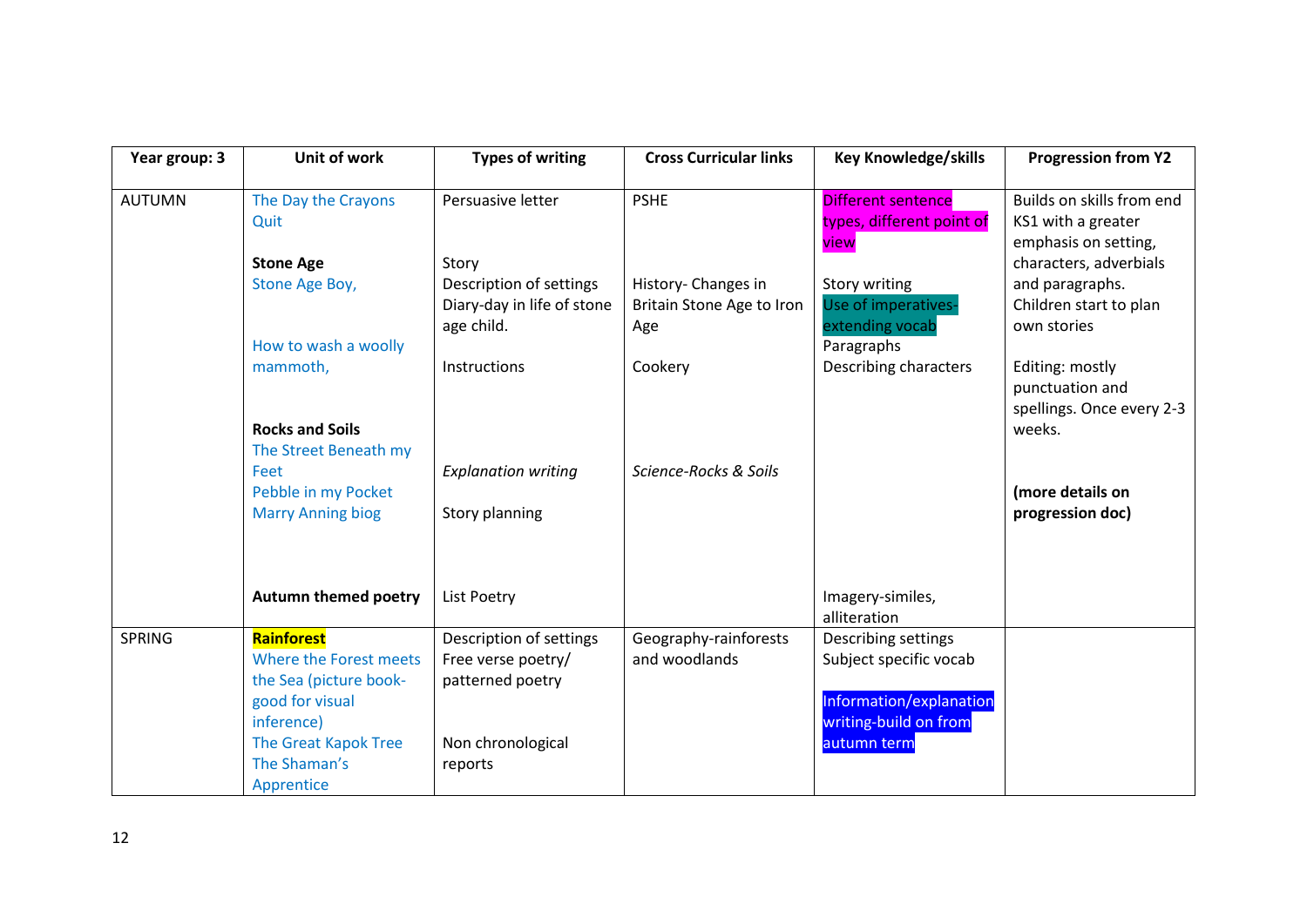|               | Aesop's fables<br><b>Enormous Crocodile</b>                                                                                                                                 | Persuasive letter (less<br>scaffolds)<br>Story telling<br>incl dialogue                                      |                       | <b>Persuasive writing</b><br>conventions-builds from<br>autumn term                                        |  |
|---------------|-----------------------------------------------------------------------------------------------------------------------------------------------------------------------------|--------------------------------------------------------------------------------------------------------------|-----------------------|------------------------------------------------------------------------------------------------------------|--|
| <b>SUMMER</b> | Ancient Egypt<br>story from another<br>culture : Egyptian<br>Cinderella-<br>The Time Travelling Cat<br>& the Egyptian Goddess<br>A harder text so left<br>until summer term | Story telling, retelling<br>stories<br>Instructions-<br>mummification<br>Comparing versions of<br>Cinderella | History-Ancient Egypt | Instructions-builds on<br>autumn term.<br>Language of<br>comparison.<br>Builds on Ks1 traditional<br>tales |  |
|               | The Dot<br>Hedgehog                                                                                                                                                         | Adventure story<br>Story settings, diary<br>entry                                                            | Science-animals       |                                                                                                            |  |

| Year group: 4 | Unit of work  | Types of writing          | <b>Cross Curricular links</b> | <b>Key Knowledge/skills</b> | <b>Progression from Y3</b>   |
|---------------|---------------|---------------------------|-------------------------------|-----------------------------|------------------------------|
| <b>AUTUMN</b> | <b>Poetry</b> | List poem-gifts for Jesus | <b>RE</b>                     | Story writing               | <b>Builds on skills from</b> |
|               |               |                           |                               | Describing characters       | end Y3 with a greater        |
|               | <b>Romans</b> |                           |                               |                             | emphasis on show not         |
|               |               |                           |                               | Myths & Legends             | tell, expanded noun          |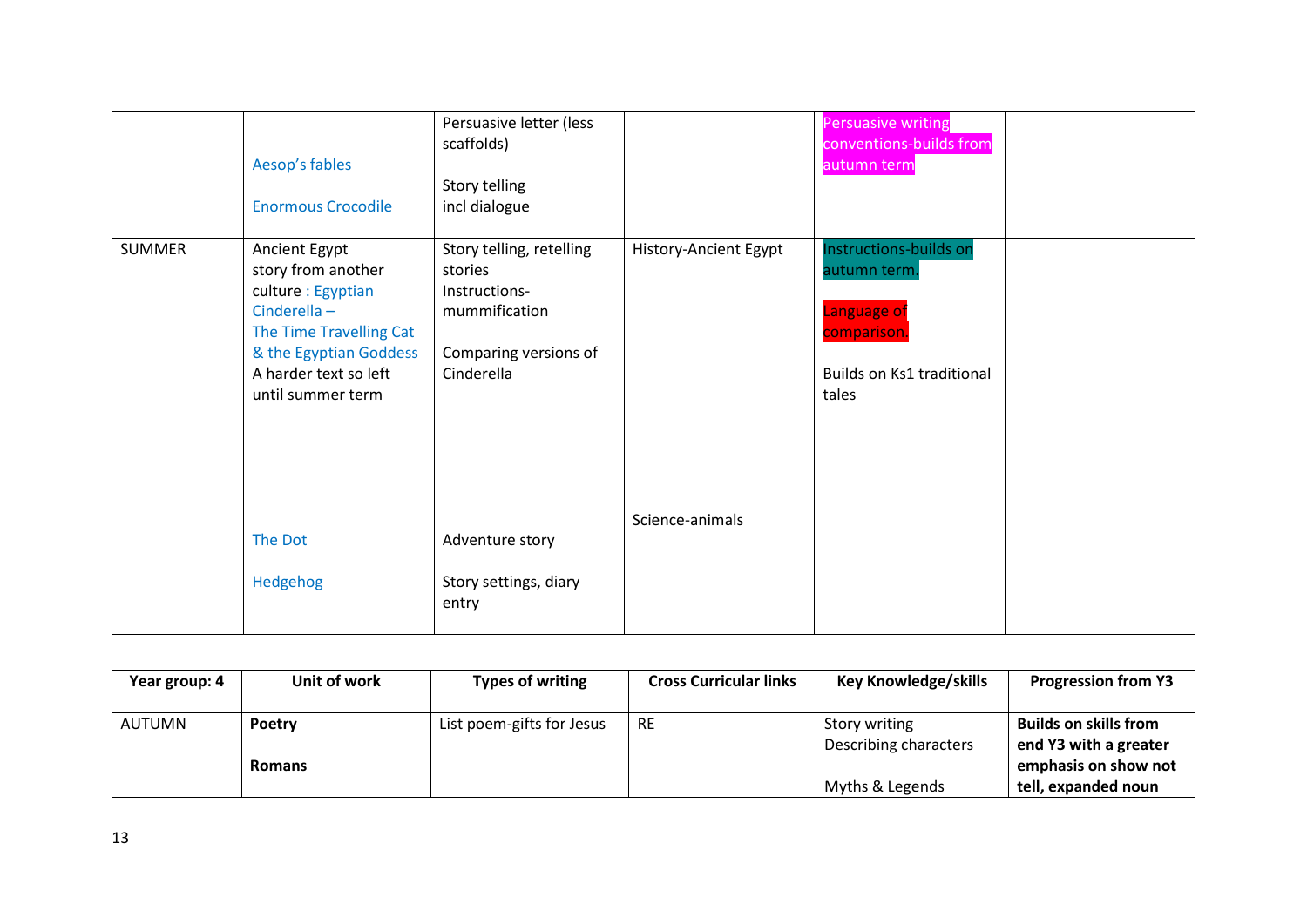|               | <b>Romans-non fiction V</b><br>Mail<br><b>Romulus &amp; Remus</b><br><b>Boudicca</b><br><b>Across the Wall</b>               | Non-chronological<br>reports<br>Myths and Legends<br>Story writing                                                                                                                                | History-Romans in<br><b>Britain</b>                  | More complex settings<br>Paragraphing in non<br>chronological writing.                                                                                                                                        | phrase, subordinate<br>clauses and fronted<br>adverbials.<br><b>Organising non-fiction</b><br>writing<br><b>More direct marking</b><br>indicating exactly what<br>to redraft.<br>Some chn focusing<br>more on spelling<br>corrections.<br>Once every 2-3 weeks<br>(more details on<br>progression doc) |
|---------------|------------------------------------------------------------------------------------------------------------------------------|---------------------------------------------------------------------------------------------------------------------------------------------------------------------------------------------------|------------------------------------------------------|---------------------------------------------------------------------------------------------------------------------------------------------------------------------------------------------------------------|--------------------------------------------------------------------------------------------------------------------------------------------------------------------------------------------------------------------------------------------------------------------------------------------------------|
| <b>SPRING</b> | Pompeii<br><b>Escape from Pompeii</b><br><b>Firework Maker-story</b><br>from another culture<br>Firework maker's<br>daughter | Non chronological report<br>Newspaper article<br>Letter-explaining reasons<br>Fantasy story writing-<br>write own version of<br>what happens to Lila<br>when she meets the<br>firemaker inc scene | Geography-Mountains,<br>volcanoes and<br>earthquakes | Paragraphing in non-<br>chronological writing<br>with less scaffodling<br><b>Explanation texts and</b><br>letters combined-builds<br>on previous skiils taught<br>separately.<br><b>Newspaper conventions</b> | (For/against living near<br>volcanoes, focus on<br>organisation of text)                                                                                                                                                                                                                               |
|               |                                                                                                                              | description                                                                                                                                                                                       |                                                      | <b>Persuasive writing-builds</b><br>on Y3                                                                                                                                                                     |                                                                                                                                                                                                                                                                                                        |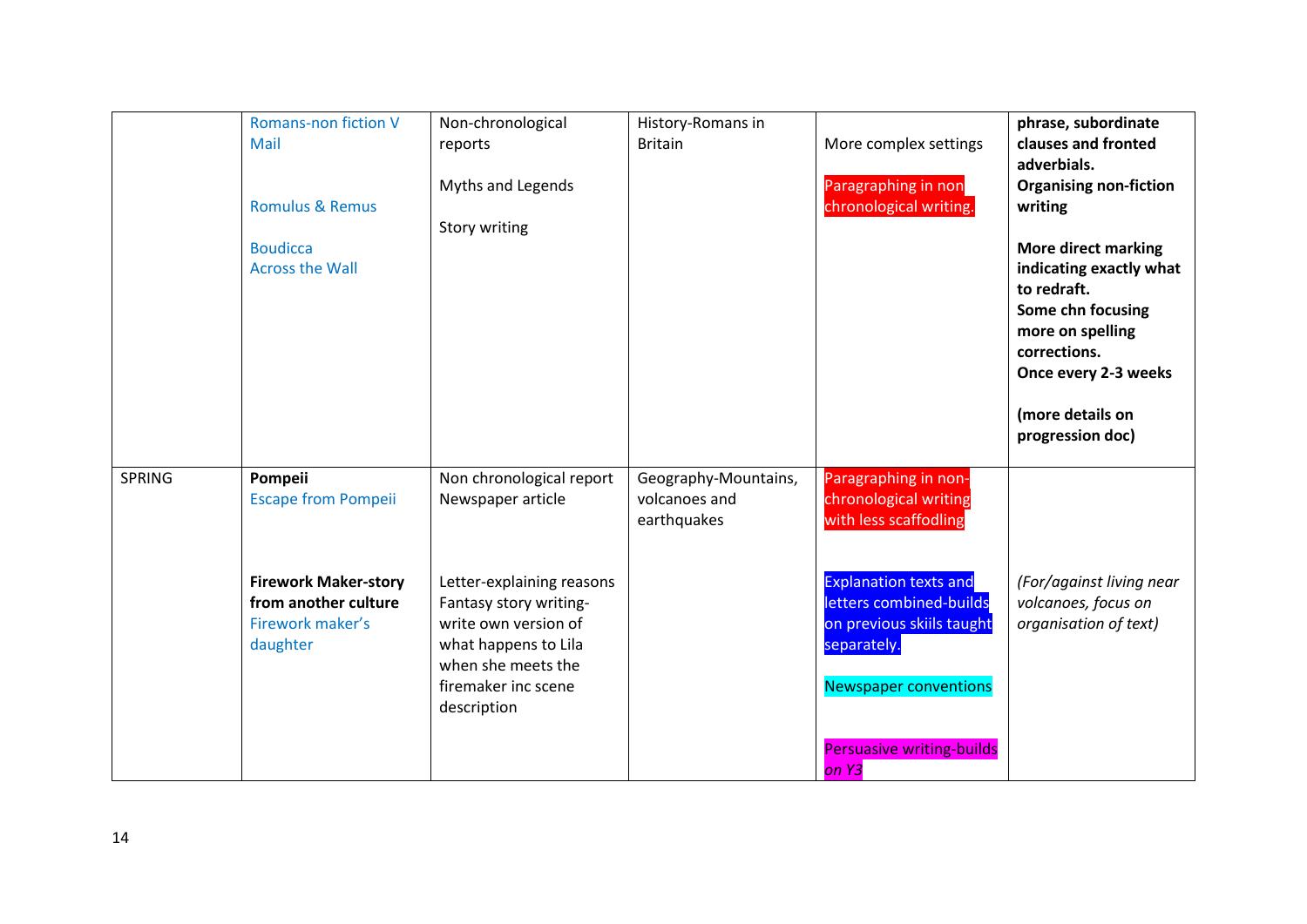|               |                                                         |                                          |                                       | (For/against living near<br>volcanoes, focus on<br>organisation of text)     |  |
|---------------|---------------------------------------------------------|------------------------------------------|---------------------------------------|------------------------------------------------------------------------------|--|
| <b>SUMMER</b> | <b>Rivers</b><br>Non chronological<br>report -pollution | Poetry-personification                   | Geography- Coasts and<br>rivers       | Non chronological report                                                     |  |
|               | Rivers-personification                                  | Story-extra chapter-<br>extended writing | Science-Living things<br>and Habitats | Writing a more extended<br>story builds on previous<br>story writing skills. |  |
|               | <b>Charlotte's Webb</b>                                 |                                          |                                       |                                                                              |  |

| Year group: 5 | Unit of work               | Types of writing       | <b>Cross Curricular links</b> | Key Knowledge/skills  | Progression from          |
|---------------|----------------------------|------------------------|-------------------------------|-----------------------|---------------------------|
|               |                            |                        |                               |                       | previous year group       |
|               |                            |                        |                               |                       | (more details on LL)      |
| AUTUMN        | <b>Gift from Winklesea</b> | Writing own version    | History- Anglo Saxons         | Story writing         | Builds on skills from end |
|               |                            | Characterisation,      |                               | Describing characters | Y4 with a greater         |
|               |                            | description of setting |                               |                       | emphasis on awareness     |
|               |                            |                        |                               |                       | of reader, commas,        |
|               | <b>Limericks</b>           | Poetry                 |                               |                       | varying sentence types,   |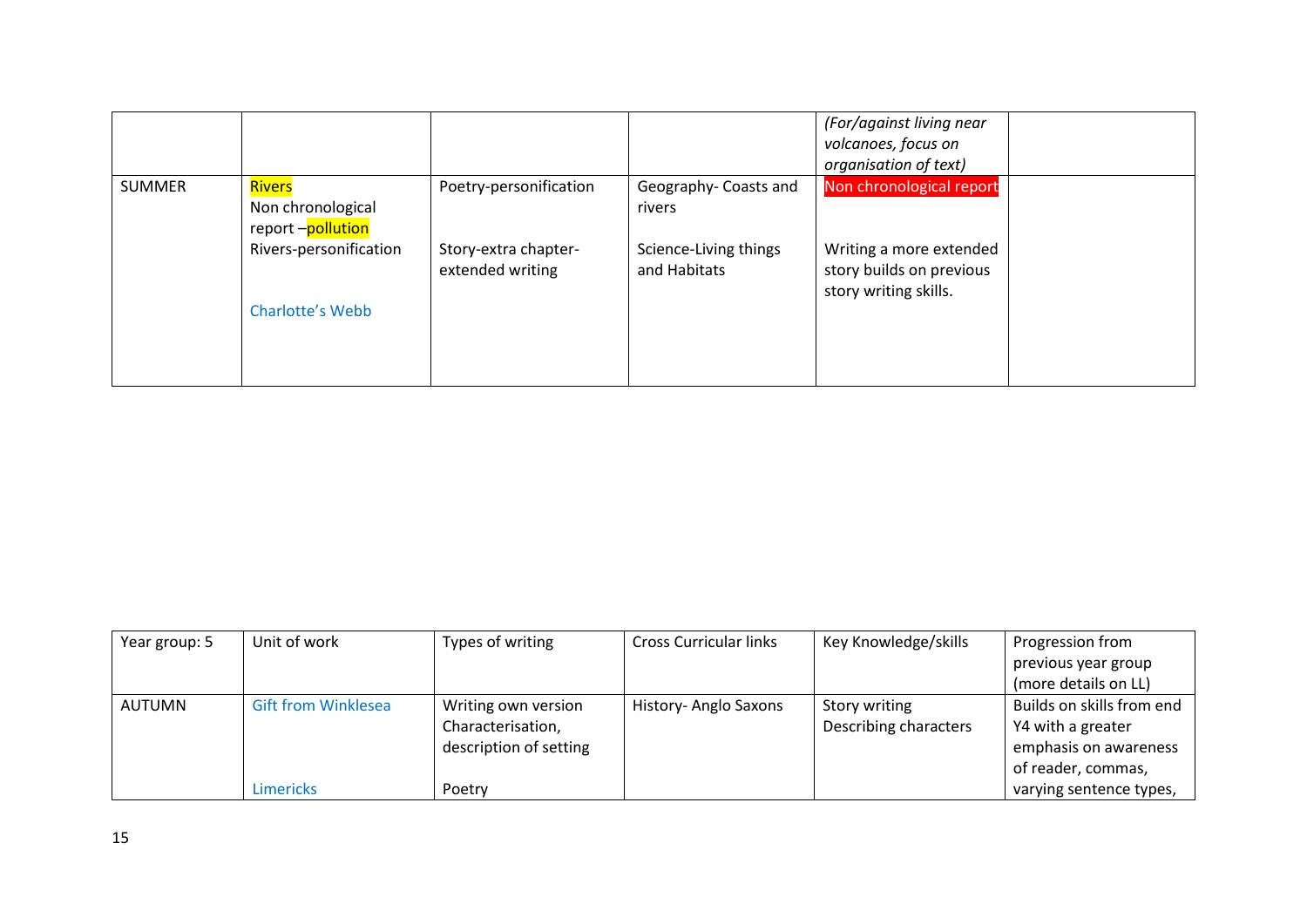|               | Homelessness, food<br>banks and refugee<br>status to link with The<br>Boy at the Back of the<br>Class book. | Persuasive letter re food<br>banks                      | <b>RE</b><br>History, DT     | <b>Persuasive for advocacy</b><br>Museum descriptive &<br>explanatory writing<br>conventions (linked with<br>D&T project of creating | cohesion between<br>paragraphs.<br>Grouping non-fiction<br>ides into clear<br>paragraphs.<br>Redrafting: sections at<br>end of extended writing |
|---------------|-------------------------------------------------------------------------------------------------------------|---------------------------------------------------------|------------------------------|--------------------------------------------------------------------------------------------------------------------------------------|-------------------------------------------------------------------------------------------------------------------------------------------------|
|               | Anglo Saxon Museum                                                                                          | Formal report writing of<br>information-Anglo<br>Saxons | Science                      | a class museum of AS<br>replica artefacts).                                                                                          |                                                                                                                                                 |
|               |                                                                                                             | Explanation-formal<br>language                          |                              |                                                                                                                                      |                                                                                                                                                 |
| <b>SPRING</b> | Ancient Greek myths                                                                                         | Myths and legends                                       | History - Ancient<br>Greece. | Describing settings in<br>detail including using all<br>senses.                                                                      |                                                                                                                                                 |
|               | Greek holiday brochure                                                                                      | Persuasive writing                                      |                              |                                                                                                                                      |                                                                                                                                                 |
|               | Olympics                                                                                                    | Explanation                                             |                              | <b>Persuasive techniques</b><br>Language of advertising.                                                                             |                                                                                                                                                 |
|               | The Lion, Witch and<br>Wardrobe                                                                             | Story writing-portal<br>stories, scene, PLOT            |                              | <b>Explanations of</b><br><b>Olympics / Greek Island</b><br>holidays.<br><b>Builds on Y4</b><br>explanations.                        |                                                                                                                                                 |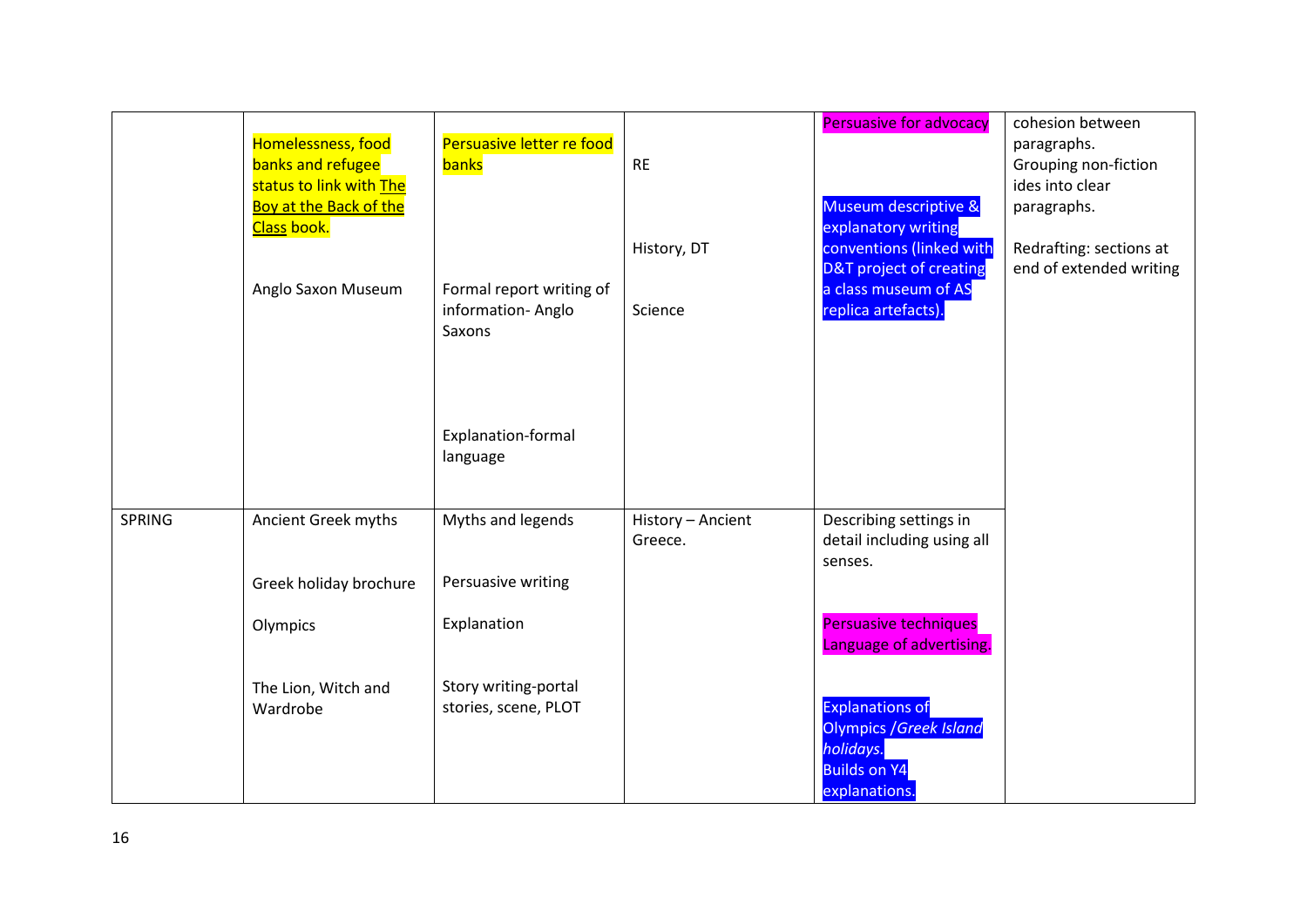|               |                                                                      |                                     |                                           | Organising story writing<br>to span two<br>settings/times |  |
|---------------|----------------------------------------------------------------------|-------------------------------------|-------------------------------------------|-----------------------------------------------------------|--|
| <b>SUMMER</b> | <b>The Tabloid Bible (The</b><br>Scroll)<br><b>David and Goliath</b> | News reporting                      | London-Thames and<br>Settlement<br>Rivers | <b>Builds on newspaper</b><br>conventions from Y4         |  |
|               | Poetry- pets, TS Elliott                                             | metaphor and simile<br>poetry       |                                           | Story writing focusing on                                 |  |
|               | The Piano film clip                                                  | story writing based on<br>The Piano |                                           | characterisation and<br>emotions.                         |  |
|               |                                                                      |                                     |                                           |                                                           |  |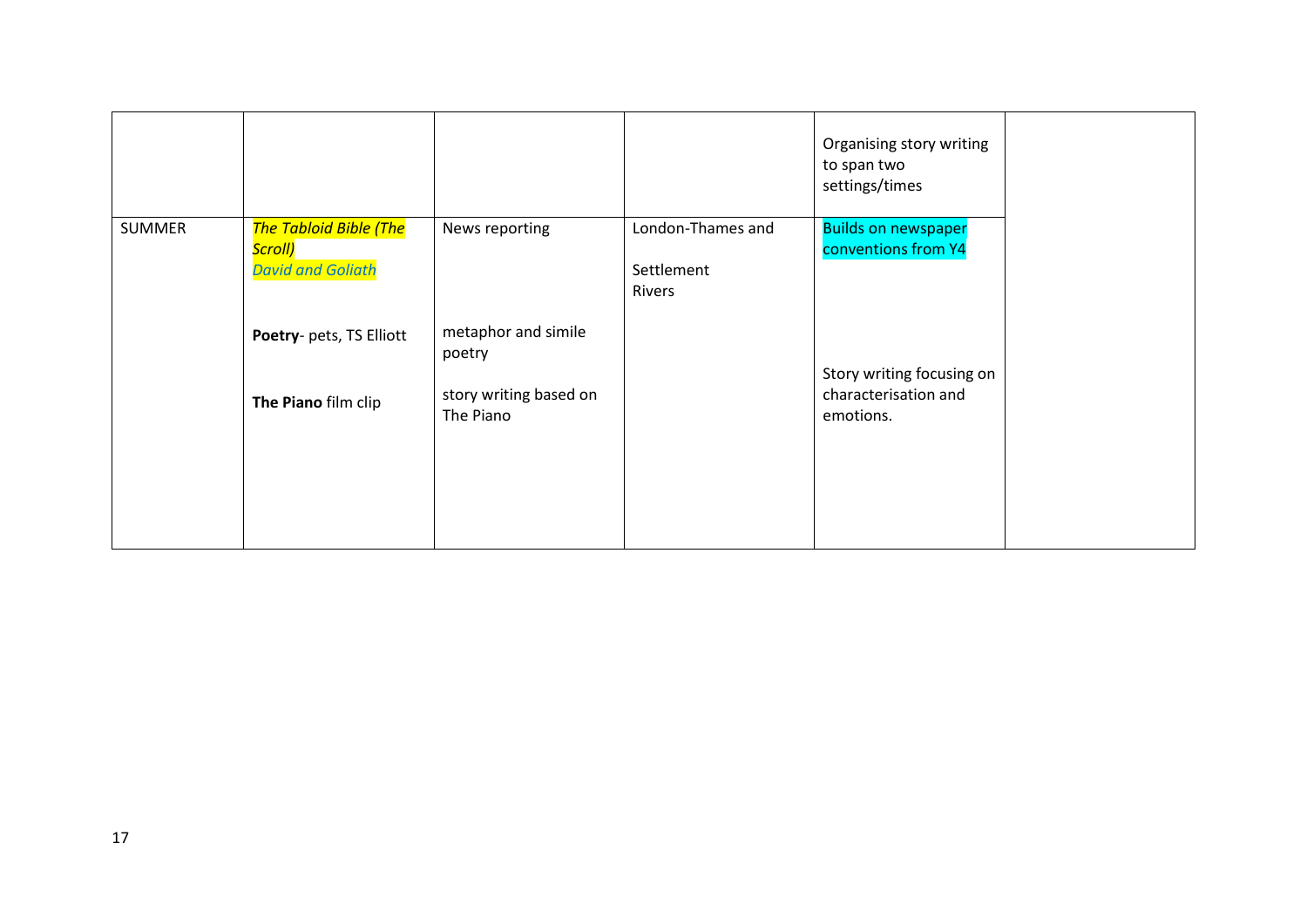| Year group: 6 | Unit of work                                 | <b>Types of writing</b>          | <b>Cross Curricular links</b>   | <b>Key Knowledge/skills</b> | <b>Progression from Y5</b>                                                       |
|---------------|----------------------------------------------|----------------------------------|---------------------------------|-----------------------------|----------------------------------------------------------------------------------|
| <b>AUTUMN</b> | Kensuke's Kingdom                            | Story-description of<br>settings |                                 | Persuasive techniques-      | <b>Builds</b><br>on skills from end Y5 to<br>meet end of Ks2<br>framework at ARE |
|               | <b>Christmas Carol</b>                       | Persuasive writing               | <b>Victorians-local History</b> | builds on Y5.               |                                                                                  |
|               | Victorian day recount<br>adult audience (GDS | Writing for range of             |                                 |                             | Redrafting: sections at<br>end of extended writing                               |
|               | choice of genre), time                       | purposes/audience-               |                                 | Diary conventions-builds    | Editing for spelling and                                                         |
|               | travel flashback in                          | choice of writing types:         |                                 | on work in Y5               | punctuation before re-                                                           |
|               | history.                                     | e.g. recount, playscript,        |                                 | Choice of writing types     | drafts.                                                                          |
|               |                                              | stream of consciousness          |                                 | given                       |                                                                                  |
|               |                                              | Diary                            |                                 |                             |                                                                                  |
| <b>SPRING</b> | Formal non-fiction                           | News reports                     | Geography-fair trade            | Describing settings         |                                                                                  |
|               | Newspaper articles and                       |                                  |                                 | <b>Builds on newspaper</b>  |                                                                                  |
|               | police style report -                        |                                  |                                 | conventions from Y5         |                                                                                  |
|               | <b>Flying Frogs</b>                          |                                  |                                 |                             |                                                                                  |
|               |                                              |                                  |                                 | <b>Persuasive writing</b>   |                                                                                  |
|               | Fair trade                                   | Persuasive letter                |                                 | Constructing clear          |                                                                                  |
|               |                                              |                                  |                                 | paragraphs<br>Text cohesion |                                                                                  |
|               | <b>Balanced argument</b>                     | Discussion                       |                                 | Writing other people's      |                                                                                  |
|               |                                              |                                  |                                 | points of view is           |                                                                                  |
|               |                                              |                                  |                                 | progression form writing    |                                                                                  |
|               |                                              |                                  |                                 | about own point of          |                                                                                  |
|               | <b>Skellig</b>                               |                                  |                                 | view.                       |                                                                                  |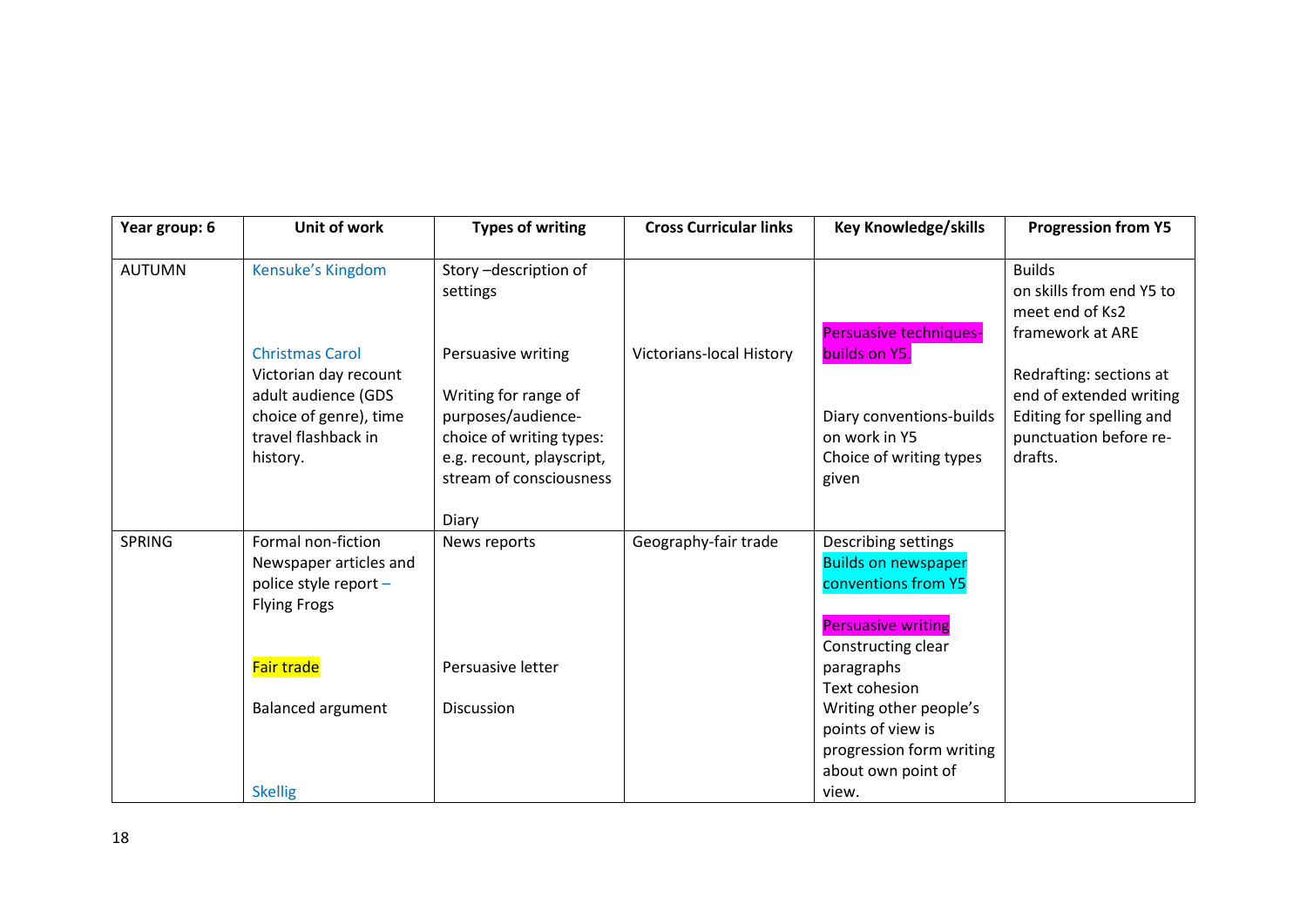|               |                                            | Suspense story<br>Character study |                | Formal language                 |  |
|---------------|--------------------------------------------|-----------------------------------|----------------|---------------------------------|--|
| <b>SUMMER</b> | Shakespeare                                | Love letter<br>Play scripts       |                |                                 |  |
|               | Letters of complaint                       | Letter                            |                | <b>Builds on cohesive</b>       |  |
|               | Poetry - free verse                        |                                   |                | knowledge above                 |  |
|               | Short stories- with                        |                                   |                | Vocabulary, use of<br>metaphor, |  |
|               | choice of plot and genre.                  |                                   | <b>Science</b> |                                 |  |
|               | Biography of person<br>from Ancient Bagdad | Biography-formal<br>writing       | History, RE    | Formal register                 |  |

## English Impact

The organisation of the English curriculum, has developed a community of enthusiastic readers and writers who enjoy showcasing their developing literacy knowledge and skills. Children like drawing on their creativity and are confident to take risks in their reading and writing. Outcomes of work in both English and other subject books evidence the high quality of work and the impact of varied and cross curricular writing opportunities.

By the time our children leave Curzon they will:

- recognise the close relationship between reading and writing
- write across a range of forms and adapt their writing successfully, considering the purpose
- read for pleasure a wide range of literature: have instilled in them a love of reading and storytelling, poetry and plays, as well as non-fiction texts
- write for pleasure and have developed their creativity
- write for extended periods of time with sustained concentration